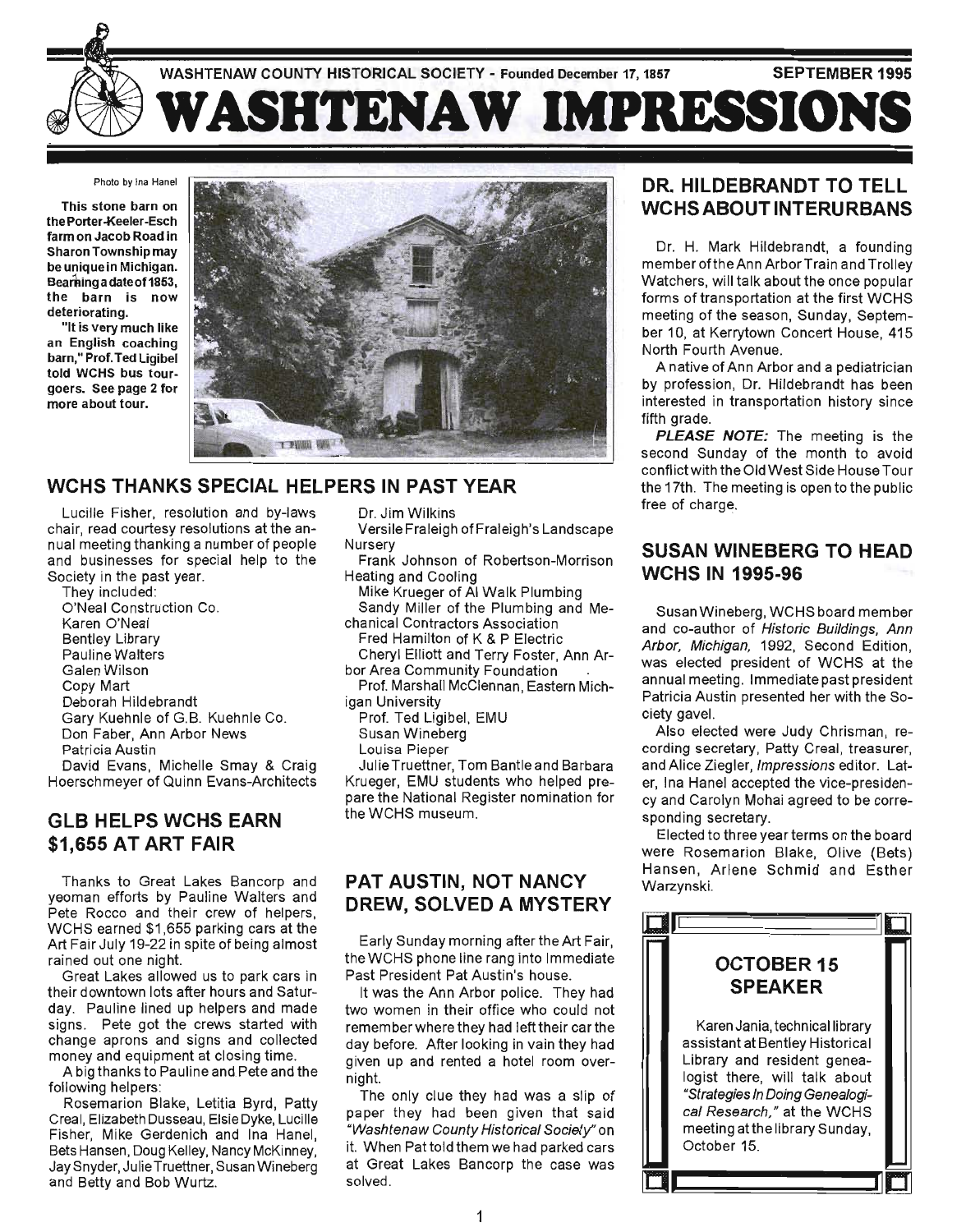# **SHARON TOWNSHIP BUS TOUR: GIVES GLIMPSES OF 19TH CENTURY WASHTENAW**

Professor Ted Ligibel asked June bus tourgoers to pretend they were entering an earlier time zone as they headed westfrom Ann Arbor on Scio Church Road to Sharon Township atthe farwest edge of the county.

The tour focused on the rural "human landscape" and things that have been there a long time, in some cases 160 years or more. Sharon Township itself was founded 161 years ago.

Ligibel and Robert (Rocky) Ward, both professors of geography at Eastern Michigan University, specializing in historic preservation, led the tour. Professor Ward joined the tour from his home at 18594 Grass Lake Road in Sharon.

"Nothing is natural anymore, completely natural. I doubt whether there are any virgin stands of anything except maybe some little wetlands," Professor Ligibel said.

"All ofthe landscape has been complete ly and utterly changed by humans. Even if we decide to leave something natural, that's a human choice. Otherwise it's going to get altered and destroyed."

They passed an abandoned farm with "a house virtually enveloped in shrubbery, a barn collapsing. My guess is that it is probably zoned commercial and within five years we'll probably see a little strip mall there."

"It's lovely to live in the country but everybody wants to move out there. They buy two or five or ten acre parcels to build a house on but if everybody moves to the country then it isn't country anymore.

"People don't like to give up their amenities-shopping, gas stations, mini-marts and video stores so it gets very difficult to control. Before you know it you've got another city.

"Then people move out a little bit further."

"We'll see a couple of sand and gravel companies. That will speak to the glacier that was here 10,000 to 12,000 years ago.

"That really has everything to do with why the landscape looks as it does including what species offlora and fauna will live and thrive here.

"On the right is one of the finest remaining cobblestone farm houses {4944 Scio Church Road} in the county, the old Rufus Knight home, now the home of Deane Baker, a regent of the University of Michigan. We think 1849 is the date of that one.

"We're kind of high here. You can see the haze over the hills--it sort of reminds you of the Smokies. "Noting a tree canopy over the road, he said, "They haven't cut



Photo by Ina Hanel

The former Howard Parr home, 5450 Sharon Hollow Road, is a beautiful example of high Victorian architecture. Before the Parrs had it, Henry Ford bought it for his manager at the nearby restored mill.

the trees back to the fence line which is

"There are a number of old farm homes along here-frame, brick and stone. We still have a nice sense of the early town-

Someone noted that Scio Church Road is on the line between townships-Lodi on

A little barn on the right he thought was a blacksmith shop. "Notice the original

He noted a farmstead on the right with the house a mix between Greek Revival and Italianate, probably dating about 1862

They paused in front of Salem Evangelical Lutheran Church near Strieter Road. "This is a development here which geographers call a hamlet. It is a very small area of habitation, maybe three or four houses and some kind of public oriented building--a church or town hall. Often there is a

"Wewill gothrough Sharon Hollowwhich is a true hamlet where you can still see the former store building and the mill. This one

"The soaring elements of the brick Gothic style church are really the hallmark ofthe Gothic style. The tall spire and the pointed arches over all the doors and windows are meant to lift the eyes toward heaven. You can see the spire, which sticks up above

"The cornerstone, really a date plaque, above the door says 1870 and the church

"If you ever wanted to be transported into a Victorian environment, here it is in

revolves around the church.

the tree line, a long ways.

name is in German.

often the case.

the left, Scio on the right.

hand wrought hinges."

ships."

or '63.

store.

This is an early one--the hallmark of that is the fairly simple paired brackets at the roof line. It looks more like they were cut on a jig saw than a lathe."

He called attention to the split fieldstone base of a barn.

"Because of the glacial ecology, farmers here were stuck with all these stones. They had to do something with them so they built stone fences, houses and foundations. You'll still see quite a few of them here and there.

"These hills are all remnants of the glacier as it melted. If you have driven down into Ohio you know how very flat it is. All that dirt was pushed away by the glaciers all the way down to Cincinnati. So that is all of our dirt from here.

On a big barn on the right, way up in the gable above two closed windows, barn markings, cut outs in the form of a German cross, could be seen. "We'll see them on several barns."

Rubena Schneider who now lives on the Staebler homestead, 8275 Scio Church Road, greeted tourgoers. She said her husband was born there in 1913 and she, herself, has lived there since 1942.

"The grandfather ofthe late Edith Staebler Kempf, a former WCHS president and benefactor, was born on this farm." She showed a picture of Mrs. Kempf and Neil Staebler, also a descendant of the original Staeblers.

WCHS President Susan Wineberg said the Staeblers first arrived in 1831 . "Michael Staebler whose name is on the plat maps was born here in 1843 so we think at least some of the farm buildings date from the 1840s."

the church cemetery. You are looking at the height of Victorian architecture as expressed in stonewith all the wonderful little towers, urns, finials and caps."

"This delightful littie wrought iron fence is a rare survivor. In larger cities the ripoff artists would have been here 20 years ago. Part of it may be cast but much of it is wrought." Beyond Strieter

Road, he noted "a magnificent Italianate house on the right.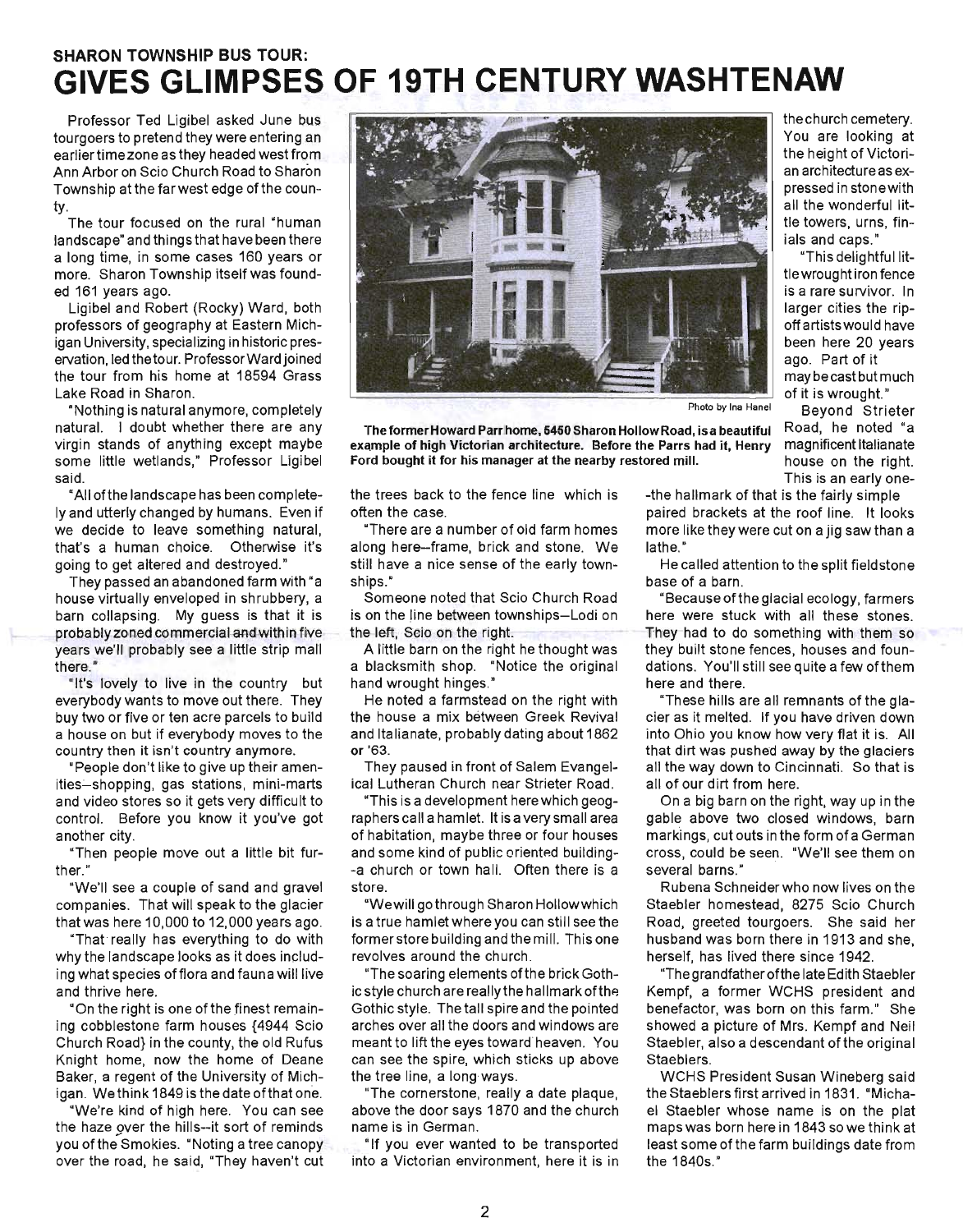"We'd like to know more about these farms and the barn markings. The markings seem to be concentrated along today's route," Susan added.

"We saw the barn markings on 19th century barns. We don't see them on later gambrel roof barns," Prof. Ligibel said.

"When the Staebler family had a reunion in 1985 they all came to the Old German Restaurant, which is now part of our history. Then they asked ifthey could come out to take a look around. The Schneider's said "Sure, come on out."

Mrs. Schneider said the red building on the south side of the road used to be a blacksmith shop with a room above it where they fixed carriage wheels.

Another building, which was mostly for storage, had two little Gothic openings up in the peak. "They used to call them dovecotes. People gathered the eggs and ate the doves."

Rubena said there was still a box up there where the doves could go but they stuff something up there to keep the birds out.

"I would guess these buildings are 1850s, the big barn probably a little later," Prof. Ligibel said.

"Have any of you been to Monticello, Thomas Jefferson's home? Remember that lane behind the house where they had all these little industries? I maintain we have a similar thing going on here and at another place we'll see later.

"I think certain farmsteads took on certain roles like this one where, obviously, you came to have your horses shod, your wagons fixed and wheels made. The building with doves was some other type of farm industry.

"The Porter farm we'll see later is a similar kind of situation. I think it is like the second generation of farming industry and how people altered the landscape to fit their needs."

The bus was still on Scio Church Road but after passing Parker Road, Freedom township was on the left and Lima on the right. Susan passed out copies of a map of Sharon Township from the 1874 county atlas.

"Look atthe grid plan," Prof. Ligibel said. "After the land ordinance of 1785 all western territories, including Michigan, Ohio, Indiana, Illinois and Wisconsin, were all laid out on this grid plan.

"The Federal government established it for surveying and laying out townships and counties and it's all rectilinear. Everything is at right angles even though it doesn't always work that way.

"So almost all the roads we travel on are what they call section line or county line roads. In Milan, for example, County Street is on the border between Washtenaw and Monroe Counties.

"Section line roads are laid out every mile. There are 36 sections in each township. That's 36 square miles--six miles by six miles. That system marched across the country all the way to the west coast.

"These are the first areas where those surveys were established in the 1820s. The very first place those surveys were used was in Ohio right along the Ohio River."

#### **WHEN DANCERS WERE STUCK IN THE MUD**

Longtime Sharon resident Don Irwin told Prof. Ward thatthe dance hall that used to be at the Washburne Place was dragged up to Grass Lake Road to a property just west of his.

People would come to the dance hall from Chelsea on Saturday night. When they got their cars stuck in the mud, his dad would go out with a team of horses and, at a price, pull the car out.

"The road curves. I'm not sure why, maybe a sink hole. Wetlands may be difficultto get over. Some roads were trails starting from Indian trails or deer tracks."

"Sutton Lake, near Scio Church and Guenther Roads, we think, is an old wetland . It's not on a 1937 map. It was dammed up and created."

Of a farm building on the left with an opening on the end, Prof. Ligibel said, "I would bet itwas a blacksmith shop. I think the blacksmith building Rubena showed us probably originally faced the road and was turned, because blacksmith shops often had the gable end facing the road.

"The Ann Arbor influence has pretty well waned out here-no big subdivisions yet,- -but if the current march of progress continues it's very possible.

"We like these townships the further we get out here because they are so original. You've seen the map that Susan passed out, that Prof. {Emil} Lorch did back in 1947 for what he called the fourth annual tour. We are kind of retracing those steps today.

"I think you can see why this area intrigued him because of its natural scenic beauty. I would guess that by the time he did this map this road had just been paved with some sort of macadam surface."

"Notice the undulations in the road. I've driven between Detroit and Jackson many times and I think this is one of the prettiest drives in the state."

He called attention to a small gable barn on the left with barn markings. "With an opening at each end it was probably a carriage barn. The markings may be just for ventilation but birds roost in them."

He noted an 1860s farmstead to the left. "In the 19th century this whole area was known across the country for its sheep and wool production. Many people likened it to the beautiful hills in England, Ireland and Scotland and, indeed, the area just west of here is called the Irish Hills. They named it that because the rolling hills were so reminiscent of their homeland.

He noted some peonies blooming and com mented, "They were one ofthe flowers of choice of 19th century farm families. "

"Here's a barn without a house but you can tell there was a house there. The remaining flora is a dead giveaway. You'll have two pine trees in the front yard or lilacs or an ancient maple tree. It might have irises, day lilies, poppies seemingly growing wild that were actually from the farmer's garden.

"If you find a big stand of lilac or honeysuckle they were probably standing around a privy."

AT M-52, Chelsea-Manchester Road, they went left {south} into Sharon Township.

"Notice how you can see in the distance something that looks like a large hill. That is actually part of a system they call the Sharon Short Hills.

"We're in this glacial topography. We tried to pin down where that name came from butwe couldn't ever find it. The name has been in existence since the township was created in 1834.

He noted a "sad case" on the left of a farmstead falling into ruin before they came to Lehman Road. "An absentee landlord rents the house and cares nothing about the rest of the complex."

·We will stop at the farm of the last remaining Leeman-Mary. {The name, originally Lehman, was legally changed by her forebears to Leeman to Americanize it so Mary Leeman lives on Lehman Road which was named for her family no doubt.}

"Notice that we have hit a dirt road. A lot of stUdents think dirt roads are a sign of backwardness but we cherish them."

"Now we are getting into the thick of it. Notice the hills on either side and the closeness of the trees to the road. This tree on the right is into the road. It would not be allowed on a state or federal highway. Look at the size of some of the oak trees, some as old as the township.

"The Leeman property was first purchased about 1836 from the Detroit Land Office by a Captain Davidson of New York State. He kept it for approximately 30 years. A home was built on it probably by 1840, certainly by 1842. It's probably the third oldest building in the township and has been very well preserved.

"It came into the Leeman family in 1867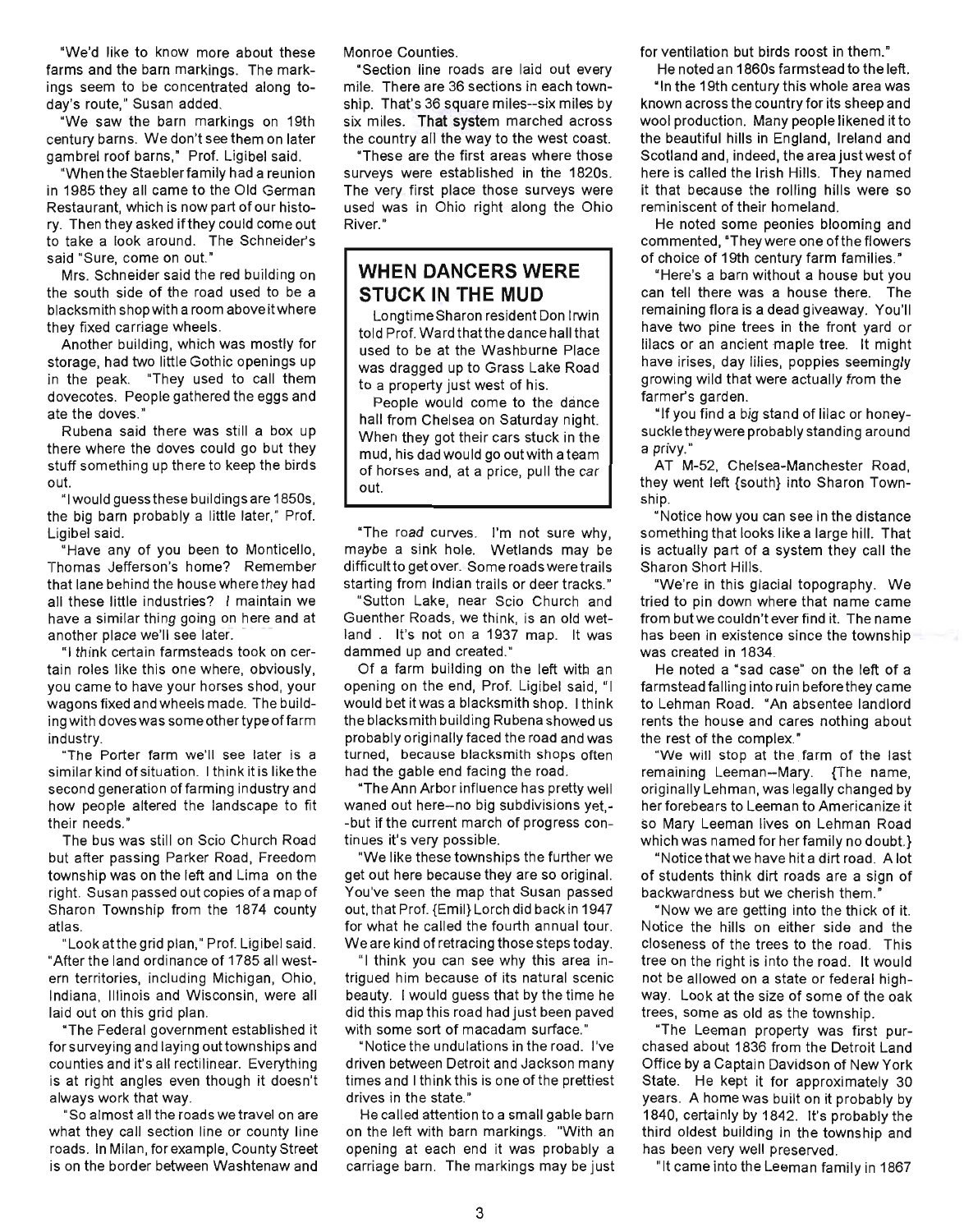



The group that went on the WCHS annual bus tour. This year they

explored Sharon township at the far west edge of the county.

Photo by Susan Wineberg

Photo courtesy of Rubena Schneider

Looking west at the original Staebler homestead, 8275 Scio Church Road, undated but when it was a dirt road and a windmill (in house yard) pumped the water. After the Michael Staeblers moved to Ann Arbor, three generations of the Schneider family have lived there to the present.

barn but I ran into obstacle after obstacle,

just after the Civil War and became a centennial farm in 1967. It's made of cut stone and slag-most ofthe walls are about 18 inches thick, at least the ones I've seen.

"It was covered with stucco made from sand that was picked up locally. It was mixed with milk because they thought that would keep the stucco from expanding and contracting. The stucco has remained in very good shape for this extended period of time.

"The oak shutters are original. They have Roman numerals cut into the back so, if you take them off, they can be put back in orderly fashion and fit well.

"The interior of the house remained virtually unchanged. The floor boards run full length, some are 20 inches wide. They are generally made of oak, but some are whitewood. It was out of the Leeman family for a while. Mary Leeman bought it in 1971 and took on the project of restoring it.

"The gardens in back still have some original shrubbery. According to written records the shrubbery came on a flat bed wagon out of Detroit and has been there well over 100 years.»

Unfortunately, Mary Leeman was unable to be home at tour time, he said. She and Don Irwin are considered the historians of the township.

The bus went slowly by another farm with a Greek Revival building that originally was a house. It had an inset porch. "I think it is still in the hands of original family members."

The barn had a gambrel roof--"it's a scientifically designed roof by state universities to make a bigger hayloft.. They became very popular."

Of a wetland they passed, he said, "We do know that the early farmers turned their cattle loose into wetlands and let them eat wild rice."

"I justlove this road. You can't believe you are such a short distance from the city. When Rocky and I did our initial survey we felt as if we had stepped back in time."

They passed a "giant pig farm" on the left. A German cross barn mark could be seen high in the gable of the barn. "We are heading for Rocky Ward's and he has a barn mark we can see up close."

"He's going to talk about a farm building he saved and he's got some magnificent views. You can see Chrysler's Chelsea Proving Grounds from his barn."

Prof. Ligibel noted a former house site on the left with a spruce tree. Then they came to Prof. Ward's place, {18594 Grass Lake Road}, stopped and got out.

Prof. Ward said, "What you are going to look at is one poor person's attempt to preserve something on the landscape that was here a while ago.

·We have about four acres-it was cut out of 160 acres. The original deed went back to 1835. It was purchased by a man from Herkimer County, New York, named David Sprague. The deed was signed by Andrew Jackson. I have a copy of the deed in the house.

"The property was sold in 1842 to a Robert Titus, also from New York. Sometime in the 1840s the first house was built probably on the site of the house that we now own.

"This is not the original house but if you look at the foundation, I venture to say it is the original site. The 160 acres took in the barn complex which I don't own. I wish I did, or maybe I don't, because the maintenance cost is outlandish.

"The property was sold in 1868 to Andrew Servis, a blacksmith, and it was in that family for about 60 years.

"Grass Lake Road has been here from the earliest plat map I have seen. I don't know when it was originated but probably in the 1830s.

"When we purchased the home in 1970- -which shows I'm a real newcomer by local standards--we began to fix up the house. I had always wanted some older place on my property. I thought about dragging over a school. I thought about an older often based on cost.

"I met a man on M-52 who was going to tear down an old barn. It was dilapidated and there was no way it was going to be reconstructed. There also was a small carriage house on the property so we salvaged materials from them.

"We took the stone foundation out ofthe barn on M-52. I hired two contractors, the Toth brothers, who have done historic reconstruction and although they had never constructed a building before they took on this project. They had primarily been in furniture before.

"It was quite an experience forthem and me. By anybody's standards they are two characters but I was comfortable with their work.

"The building is certainly not authentic- there are nails in it but all the wood is original. A lot of it had hewed beams, some of it is pegged. I'm sure some of the materials go back 150 years. I'm really pleased with it. It is my retreat. He then showed tourgoers his building.

"Grass Lake Roadjogs a little. Conceivably it was an Indian trail. It goes to the village of Grass Lake in Jackson County.

"As soon as we get onto the gravel portion there is a nice farmhouse that's being kept up pretty well on the right.

"You can see a couple of new home sites ,"Prof. Ward said. "This land was part of a 40 acre parcel. We have a ten acre minimum out here so you haveto buy ten acres to build a house. Land is selling fast for \$6,000 an acre."

"We have a tremendous amount of wildlife, deer all over. We have deer accidents out here constantly. We also have a lot of hunters."

He pointed out the old Cyrus Raymond place on the south side of Grass Lake Road. It was vacant a couple of years ago when a young couple bought it and are doing some interior work.

"It's Greek Revival, sort of loosely trans-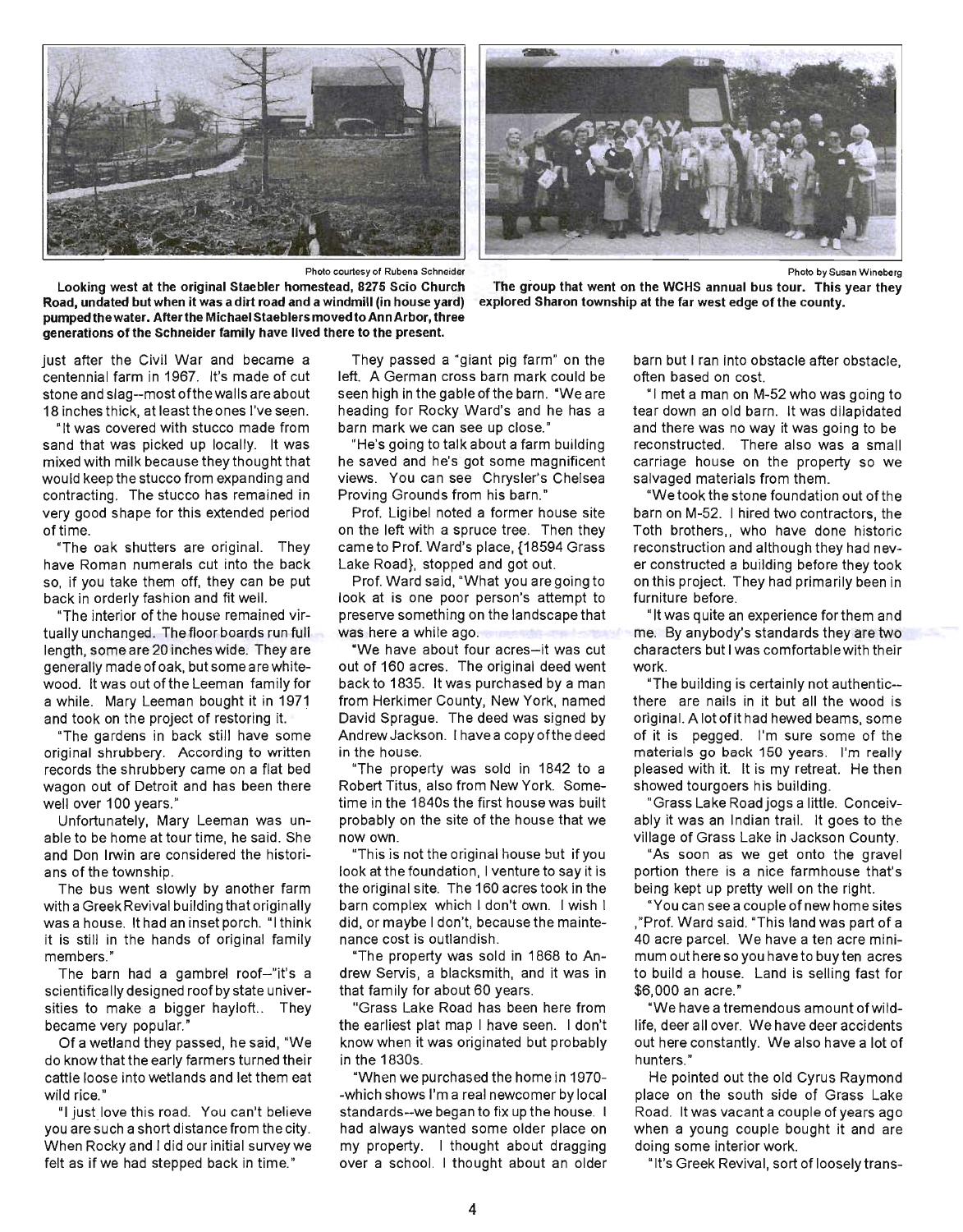lated. The strongest element would be the beautiful portico overthefront porch. These are original columns-woodpecker holes and all.

"Prof. Lorch noted the porch and the octagonal columns and mentioned that this house was photographed for the Historic American Buildings Survey of the 1930s. It's probably one of the most substantial houses in the township."

At the fork where Grass Lake Road branches right, thetourwent left on Sharon Hollow Road, stopped briefly to view the Don Irwin farm complex, a sesquicentennial farm that goes backto 1836. The barns are on one side of the road, two houses on the other. Don was out plowing at the time.

Straight ahead was the Irwin School which had been moved to its present site. Don's niece now lives in the school. Lorch dated it 1849. It doesn't look like an old school to Prof. Ligibel.

He called attention to a massive oak tree in the middle of the field being plowed. "It was common for farmers to leave a large tree in the center so they wouldn't have to unhitch the horses and go all the way back to the house for lunch or a break."

"There aren't many such trees left. Farmers nowadays are sitting up in air-conditioned cabs listening to music or something."

They turned right on Washburne Road. One ofthe original one-room schools used to be on the northeast corner.

"Ahead on the right is a large hog farm that belongs to Steve Rose who also has a place on Lehman road," Prof. Ward said. Steve has a large livestock enterprise--he has land in other counties too. He also owns the farm with the stone barn which we will visit."

Prof. Ligibel called attention to a tree line, an old fence row. Some farmers planted hedges like the English do to keep the cattle in. You are looking at a remnant hedge of Osage oranges that have grown up into trees. Notice how they are interlaced together--that's one of the key reasons they planted them.

They stopped in front of the old Amariah Hitchcock farm, more recently known as the B.F. Washburne place. It was commonly known in the 1930s, '40s and '50s as the pink palace. It was a massive Italianate style home covered with stucco that they painted pink."

"Under the stucco it was made of adobe blocks like the early Washtenaw architectbuilder Stephen Mills used. It is now gone. When the stucco deteriorated it literally melted away from what we hear.

"One quite amazing thing about this property is that it has all remained intact at about 580 acres since it was settled.

"In the grid system, a section of land is



Now a tractor shed on the Kuhl farm, 19732 Pleasant Lake Road, it once was a school where Sharon Township was organized in 1834.

640 acres. Most people didn't buy that much. The section was often cut in half two orthree times. Eighty acre plots were fairly common, some got 160 or 320, some only 40 acres.

"There used to be a dance hall at the Washburne place with live bands that came in. There also was an art studio in one of the small outbuildings.

The Washburnes had a substantial concrete mailbox that is still there. The name "B.F. Washburne" is on it, the year "1930," "U.S. Mail" and there is a Masonic emblem on the back.

#### **VINTAGE POUTIN' HOUSE**

When Prof. Ward was building his little barn of original salvaged materials a neighbor, Don Irwin, came down. "He is 80-some years old and he drives a truck. He never exceeds 25 miles an hour."

"He pulls up and he says, 'Rocky, what are you doin' here?'

"I said I'm trying to preserve a bit of history."

"He asked 'What are you going to do with this thing?'

"I said I really hadn't thought about it but it might be a nice place to go out in the afternoon to think I am Thoreau, overlook a wetland and meditate."

"He said, 'Rocky, I know what you are doing. You are building a poutin' house.'

"I scratched my head a little bit."

"He said, 'Yeah, youknow--it'swhere you go when the old lady gets on you and you have to go and pout.'"

"Now I know why I built it. He was right. "

The bus turned left {south} on Jacob Road, named for a Jacob family. At the intersection, Prof. Ward called attention to the former Weeks brothers homestead and noted that they had had a sawmill. After the two unmarried brothers died about

five years ago there was an auction there that lasted about three days.

"Ted, being our architectural historian, will tell you about the house."

"It is probably two or three houses put together. The central block on the left portion is the earliest, we think. It has Greek Revival characteristics- the wider eave board and eave returns. Then you have a wing section to the right and a huge dormer sticking out.

"At some point, someone gave that entire section a gambrel roof, not unlike the barn. People often just kept adding on as the family grew. You are looking at an evolution of a property over a 75-90 year period.

"Notice, too, the windmill, still in its original configuration. You don't see many of those anymore.

The Porter-Keeler-Esch house and barn on Jacob road was on Lorch's 1947 map. "The little stone barn there is, in my opinion, the neatest building in the entire township," Prof. Ligibel said.

Lorch found the stone barn in good condition but it is deteriorating now. It bears an 1853 date in the gable. The tenant there now was told the barn actually pre-dates that. The individual who owns it doesn't appear interested in historical significance, at least to the point he would put money into it.

"There is no other barn in Michigan like it, that I know of, anyway. It is very much like an English coaching barn. The horse stalls are all still there and the interior is whitewashed. Hand wrought hardware is still hanging up. A shaky stairs leads to the second floor.

"Generally the barns built by the English or Germans had the openings on the longitudinals. This barn has openings on the ends.

"Where the house is now, there used to be a beautiful little Greek Revival temple house with columns in front. Before it burned down the Historic American Buildings Survey did measured drawings of it and also of the barn.

"If you look straight ahead you can see the bus is on an old lane. On either side of the lane were a series of outbuildings that we believe were related to early agricultural industries, like Rocky said, a plantation, not unlike Jefferson's Monticello where you would have weavers in one, coopers in another, a blacksmith, maybe people carding wool in another.

"There were two, maybe three buildings on the right like one still standing on the left. These were gable-fronted buildings, like the stone barn, facing the lane. Now, you have to get out in the weeds to see the old foundations. Normally, farm buildings are spread out in rectangular fashion around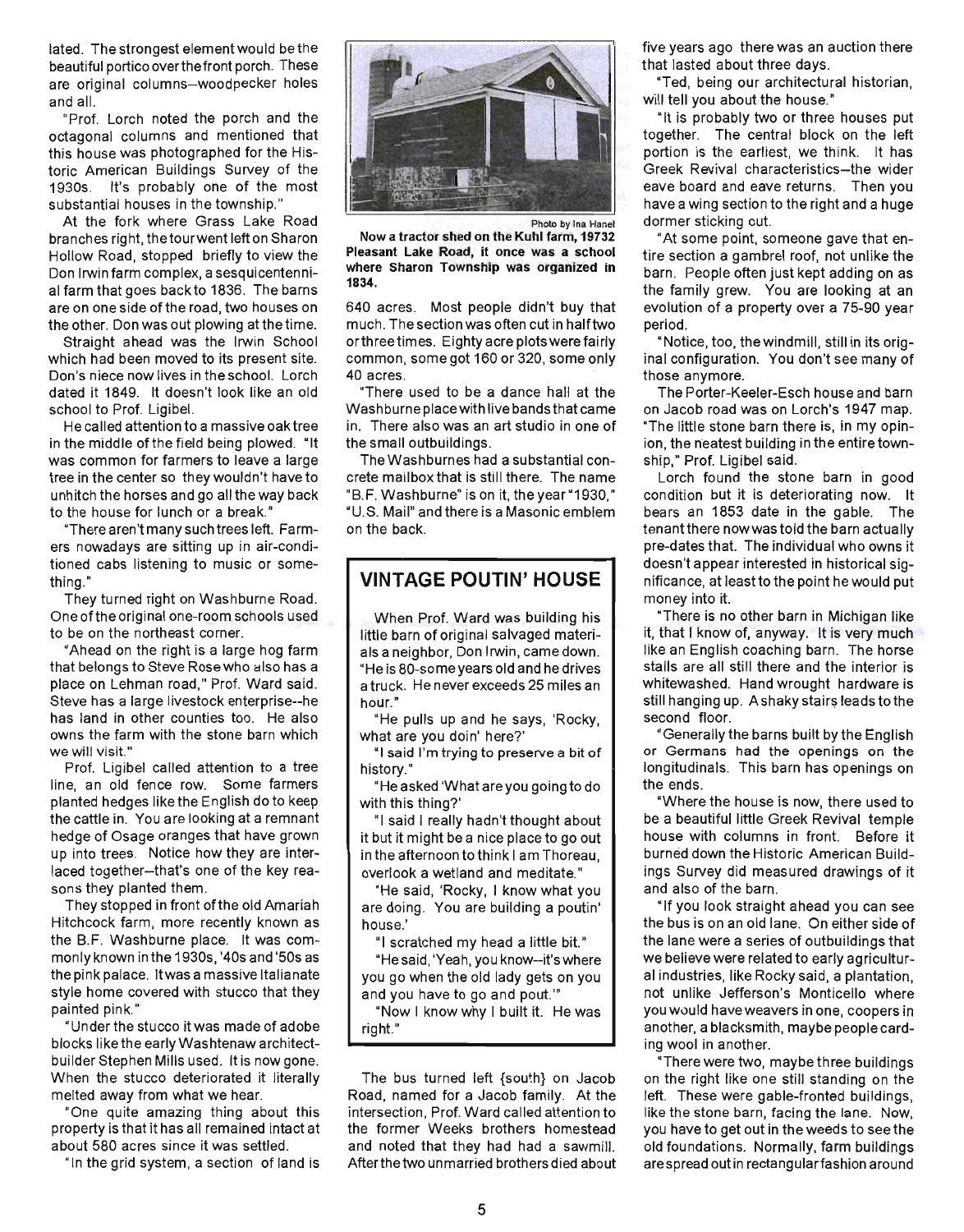the perimeter.

"We don't have any documentation about this farm industry or plantation but we are seriously looking for it.

Matthew Porter is the earliest owner of record during the time the buildings went up. Then it went into the Keeler family. When Lorch was here it was owned by a family named Esch and now by Steve Rose.

#### **RACE WENTTO THE SWIFT IN NAMING TOWNSHIP**

"The township was named after Sharon, Connecticut," Prof. Ward said. "When it came time in the early 1830s to select a name there were differing opinions. One prominent citizen got his family to contact all the people with a petition to name it Sharon.

"When the competition realized what was going on, they also got on their horses to get signatures fortheir choice, Romulus. The man promoting Sharon got to the Courthouse first."

"It says 'Matthew Porter, Esquire,' on all the early accounts and maps. We take that today to mean a lawyer but it's an old English term meaning gentleman of some standing in the community.

"A U.S. agricultural census 21 years ago stated that this county had the largest sheep population of any county east of the Mississippi River. We have had sheep in this county probably going back to English settlement. There are not that many anymore. The old sheep farmers are giving up because they can't find a market for their sheep."

From Jacob Road the bus turned west on Below, passing a little yellow brick school on the south side that had been converted to a residence.

There are two sources for clay for brick in the township, Prof. Ward said. The yellow is from Grass Lake. On the east side of the township, it is red and came from Manchester.

Past the school, he called attention to a massive barn and a huge 1870s house which must have housed a big family. "There are at least two front doors."

"When I moved out here it was owned by the Herb Jacob family," Prof. Ward said. "He was treasurer in Sharon for decades. The family goes back a long way.

On the house, the corner boards or pilasters, the little pediments overthe windows, field stone foundation and jig saw cut out trim were pointed out.

"Mr. Jacob died five or six years ago and they had a three day auction. He was quite a collector. A young couple out of Ann Arbor have purchased it.

"The Strahle house on Below Road, noted by Prof. Lorch, is a Greek Temple style with beautiful columns, magnificent front door with a cornice over the door and sidelights and pilasters. They call that a pedimented portico-the columned portion that sticks out.

"These are modeled on Greek temples from the old world. This was the style of choice proposed by Thomas Jefferson.

"Of course the Greeks had the first democracy or at least a well-known democracy. We had the second major democracy so itwas only fitting that we adopt the style of architecture ofthefirst democracy. That's what happened. Greek Revival style caught on all over the country.

"They were always painted white. They often had a winged portion off to the side. This was falling down five or six years ago but somebody has bought it and begun to restore it. There's a remnant of a windmill in the front yard.

"The porch is probably about a 1915 addition but notice how nicely done it is, small scale, tucked in a corner. To the left ofthe porch notice the cement blockwhich is always a giveaway to a new addition or putting in of a basement.

"Notice the Austrian or black pines. We call these pioneer pines because people often planted them as a symbol of establishing themselves in their new homestead. Often there were two, planted on either side of a middle walk way. They are not a native tree so when you see them you know that somebody planted them.

"They were among the first trees brought into this area. The nursery industry was one of the first industries."

In passing, he called attention to remnants of a stone fence.

They passed a "quite elegant" farm of probably 1890s period. "The style we would call Queen Anne although there is a little bit of Stick styling and Eastlake ornamentation. Notice two little Victorian era porches, the bay window in the middle and the stone foundation.

"The barn is much later, probably from the 1930s. There are not many round arch roofed barns in this county.

"We are turning onto Prospect Hill Road- -the county line. Jackson County is on the right. "

"Atthetop of a hill we'll seethe first ofthe style of farm house commonly referred to as 'hen and chicks.' This form of house with central high portion and wings on either sidewe have dubbed 'hen and chicks' because it reminds us of a mother hen with chicks under her wings.

"Now, I want you to take a look at this farm, 5409 Prospect Hill Road, because it's a rare example of Gothic style. Look at the red barns with very steep pitched roofs. Note the beautiful work on the house, especially the inset porch, with very finely detailed posts holding it up.

"It has a roof line that sweeps into a Gothic peak and a front bay window. This is late 1860s. We like to think of how it might have looked new with a picket fence and garden surrounding it. Sheep would

have been grazing the front yard, 'mowing' it.

"The Gothic style was being built all over the East Coast. Two architects in particular, Alexander Jackson Davis and Andrew Jackson Downing were building it--they called it the Picturesque style. It would not have been painted white--earth tones came in.

" It was a period when they were trying to get away from the starkness and symmetry of the Georgian, Federal and Greek Revival styles and trying for more naturalistic gardens of wild flowers. Notice the Gothic pitch to the top ofthe pickets--it was all part of the design.

"A man retired from Ford Motor Company owns it now and it is beautifully maintained.'

They passed the Sharonville State Game Area.

In the hamlet of Sharon Hollow, the mill from the 1830s "is one of the earliest remaining in the county. It was rebuilt by Henry Ford in the 1930s. The Raisin River is dammed up to form the mill pond. The millrace is under the road and comes into the mill at the northern end. Little electric turbines are still turning to provide power.

"This was part of Henry Ford's village industries. He bought up old mills all over the place-Tecumseh, Brooklyn, Plymouth, Northville, Milan, Saline.

#### **MANCHESTER BANK SHARED WEALTH WITH SHARON**

"The Sharon Hollow wildcat bank, the story goes, shared its wealth with the Manchester bank. When the bank examiners came, theywentto Manchester first to see what they had on deposit. Everything seemed to be fine.

"Then the people who had the bank here in Sharon Hollow, being in cahoots with the Manchester bank, took all the assets from Manchester and raced up to Sharon Hollow so when the examiner arrived they'd be able to show they had money in their vaults too.

"Butthe examiners apparently caught on and the Sharon Hollow bank was closed down."

"This is now a winery run by the Hawker family. It is open weekends. Much of the land by the mill pond has been purchased by the Nature Conservancy, a national group, to preserve it. It really is one of the prettiest spots in the county.

On the west side of Sharon Hollow Road were buildings that once housed a store and a wildcat bank. Up the hill the former Howard Parr home "is a beautiful example of high Victorian architecture with some Italianate and a little bit of Queen Anne. In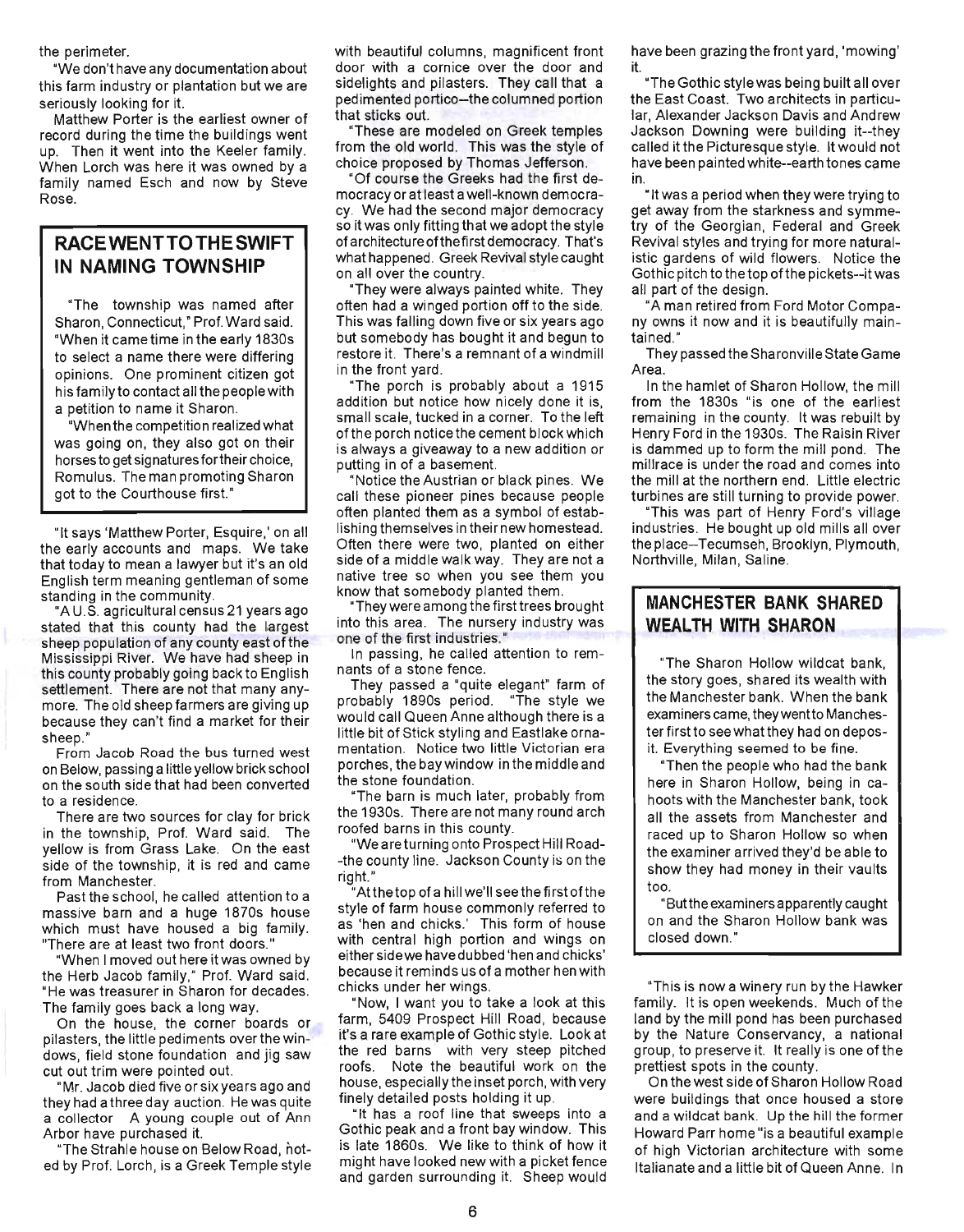earlier years Henry Ford bought the house for his manager. Ford bought up a lot of land in southeast Michigan to experiment with soy beans. He became a pioneer in using them in plastics. A lot of people around here still remember him, a lot didn't like him.

They pointed out the Sharon Short Hills in the distance and the Mahlon Smith centennial farm {17123 Pleasant Lake Road} with a barn that Ted Micka {WCHS March 1995 speaker} worked to preserve.

A little sway-backed frame building nestled among other barns on the Paul Widmayer farm, [17920 Pleasant Lake Road], was originally a blacksmith shop down in Sharon Hollow.

In 1917 at Pleasant Lake and Sylvan Roads a church was blown down by a huge tornado [then called a cyclone] that blew through. A new town hall was built on the church site. The cemetery remained.

On the northeast corner, near the town hall, is a monument to President Lincoln and 24 soldiers from Sharon who perished in the Civil War.

On the south side of Pleasant Lake Road in the woods is a Greek Revival house listed on Lorch's map as the Dan Meyers house [18460]. They noted the beautiful fluted Ionic capitals and the Austrian pines in front.

Also on the south side is the brick B.H. Gieske house noted on Lorch's map.

Next they pointed out what is perhaps the earliest remaining frame building in the township, now a tractor shed on the Kuhl farm [19732].

It has double doors in front and a stone foundation. It was the schoolhouse in which the township was formed in the spring of 1834.

"They had to meet in a public building in order to vote to 'erect' a township as they called it. The building was then located about 100 vards down the road. It was later pulled up here and they built a brick school on the original site in 1890."

Of the early frame building, they noted the heavy cornice line, the eave board and the sort of squattiness which is so typical of Greek Revival.

Tourgoers then had lunch atwhat is now Sharon United Methodist Church at Pleasant Lake and Chelsea-Manchester Roads [M-52]. The church was dedicated as Salems Evangelischen Kirche at what is known as Rowe's Corners.

The German Evangelical denomination merged with the United Brethren Church in 1946. The EUB Church, in turn, merged with the Methodist Church in 1968.

After lunch they looked around the two cemeteries by the church, one belonging to the church, the other to Sharon Township, before heading back to Ann Arbor on Pleasant Lake Road and looking for a couple more barn markings along the way.

#### **GARY KUEHNLE SHOWS SAMPLING OF WCHS COLLECTION**



Photos by Gary Kuehnle

Portrait of Kate Dusenberry Dexter(1837- 1864), first wife of Judge Dexter's son, Wirt, a Chicago lawyer. Kate was born in Fredonia (Freedom Township, Washtenaw County). She and her infant son, Samuel, both died in 1864.

"As Susan Wineberg alluded, the WCHS collection is like a great mountain," Gary Kuehnle, former collections chairman and certified appraiser of the G.B. Kuehnle Company, told the annual meeting.

"You climb a little and you slip back, you climb a little more and slip back. I won't use the word morass but it's an incredible collection of things from all standpoints- not only quantity but nice quality and some things that aren't of special quality."

He showed slides of a few items with historical significance, some "very fine and some just plain interesting." Items included:

1. A country Queen Anne side chair with plank seat and sausage turnings, possibly as early as mid-18th century. "It would have had a rush seat originally. It is probably one of the earliest items in the collection."

2. "A really wonderful pair of Federal period andirons with ball and claw feet and a wonderful urn and column, 25-28 inches high. The proportion is extremely fine."

3. Tall case or grandfather's clock, late 18th-early 19th century, probably made in New England.

4. An American chest on chest, late 18th century, lamb's tongue detailing.



Rare early wood and wrought iron frame bicycle in WCHS collection, no easy rider.

5. Gothic Revival style arm chair, possibly a church piece, pictured in *Impressions* some years ago. High point of Gothic style, 1840.

6. Paintings of a couple, probably 1830- 40 in original mahogany veneer frames.

7. A child's Windsor chair, late 18th century, from the Orange Risdon family who first settled Saline. Risdon also surveyed the old Detroit-Chicago Road (US-12). Gary is puzzled about the chair because "the Risdons came from Vermont but the chair has Pennsylvania legs."

8. Naval officer's hat in open case, probably mid-19th century. The case is japanned--in other words it has a diluted asphalt coating.

9. Portrait, 1820-30, mahogany veneer frame with Empire Style corner blocks.

10. Portrait of a little boy with some kind of deformity, 1850s-'60s, judging by his clothing. He only lived to be 4 so it may have been done post mortem.

11. "Anice portrait of two sisters, Empire style clothing, about 1830, probably done by an itinerant painter, original frame."

12. A pair of early Sheraton style console tables, "about 1800 because the form is extremely light. As the 19th century wore on the turnings would have gotten much heavier and finally disappeared into Victorian forms."

13. Pair of black cast iron andirons, about 30 inches high, with caricature sailors. "I've seen other caricatures but never sailors before."

14. A section of water pipe. "It's a wooden tree trunk, split, carved and put back together to carry water in early Ann Arbor."

There are a number of WCHS things on display at Kempf House, he said. They include:

15. A carved rosewood chair and a mahogany or walnut chair, upholstered as a pair and a marble top table which probably would have been a center table. They are in the library room, All are from 1850-70 and Rococo Revival style.

The table is stenciled on the bottom, "AW. Tillman, Furniture Warehouses, Detroit" which doesn't necessarily mean it was made there but certainly sold from there. That qualifies it as a labeled piece which is a value factor."

16. Allmendinger parlor organ, made on First Street in downtown Ann Arbor, now on loan at Kempf House.

Mrs. Cash took the organ in at Treasure Mart in the 1970s and decided to give it to WCHS but we lacked storage. When a nice young couple wanted to buy it she let them take it free with the understanding that the Society would reclaim it when space was found.

Years later, when Kuehnle was collections chair in the mid-1980s, he located it and arranged for it to be moved to Kempf House. "The couple had refinished it and it is in wonderful condition."